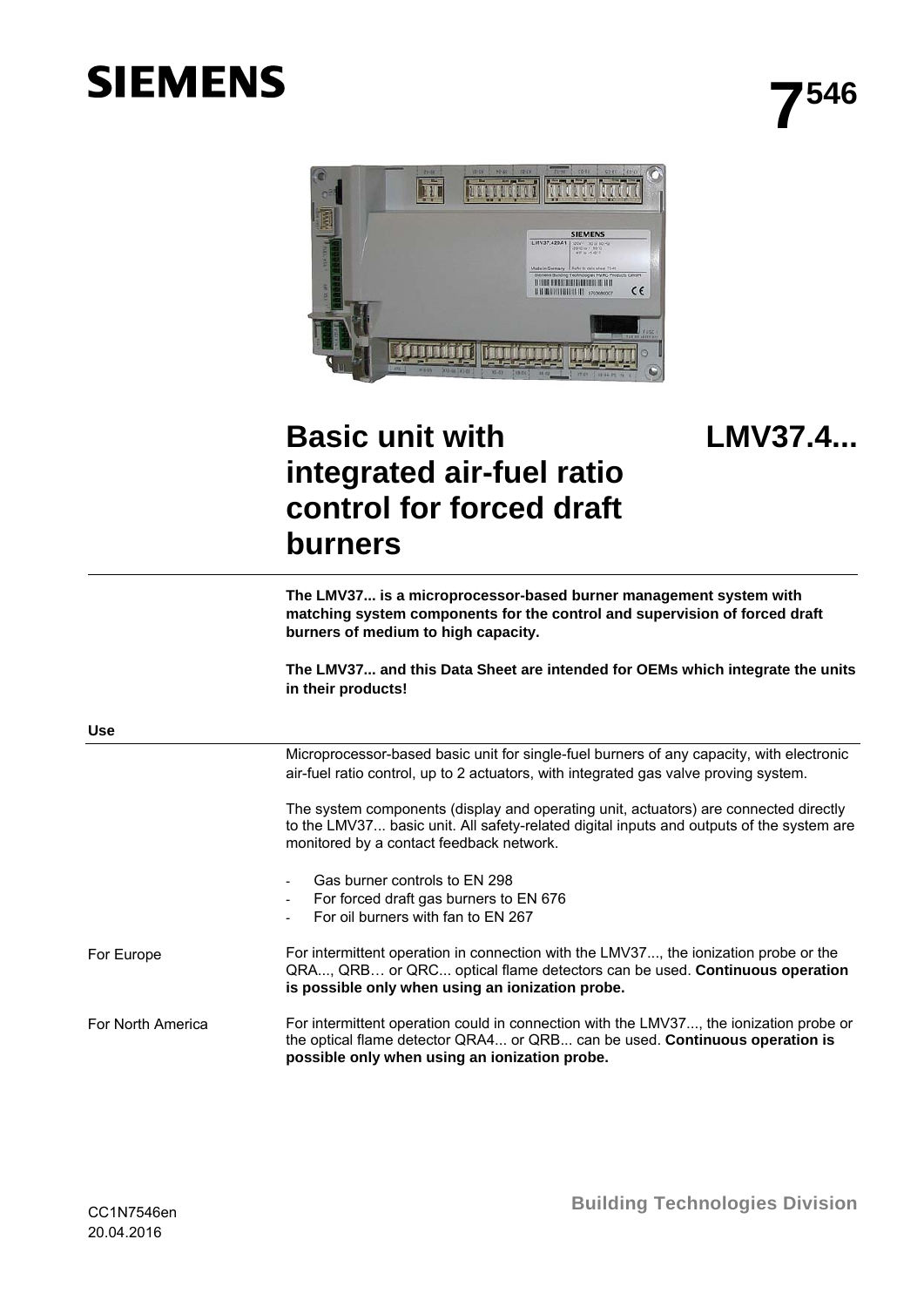The following components are integrated in the basic unit of the LMV37...:

- Burner management system complete with valve proving system
- Electronic air-fuel ratio control system for a maximum of 2 SQM3... or SQN1... actuators
- Control of VSD air fan
- Modbus interface
- BCI for connection a display or PC
- Unit parameter adjustable either via display or PC software ACS410

#### **Notes**



**Warning!** 

**All safety, warning and technical notes given in the Basic Documentation of the LMV37… (P7546) also apply to this document!**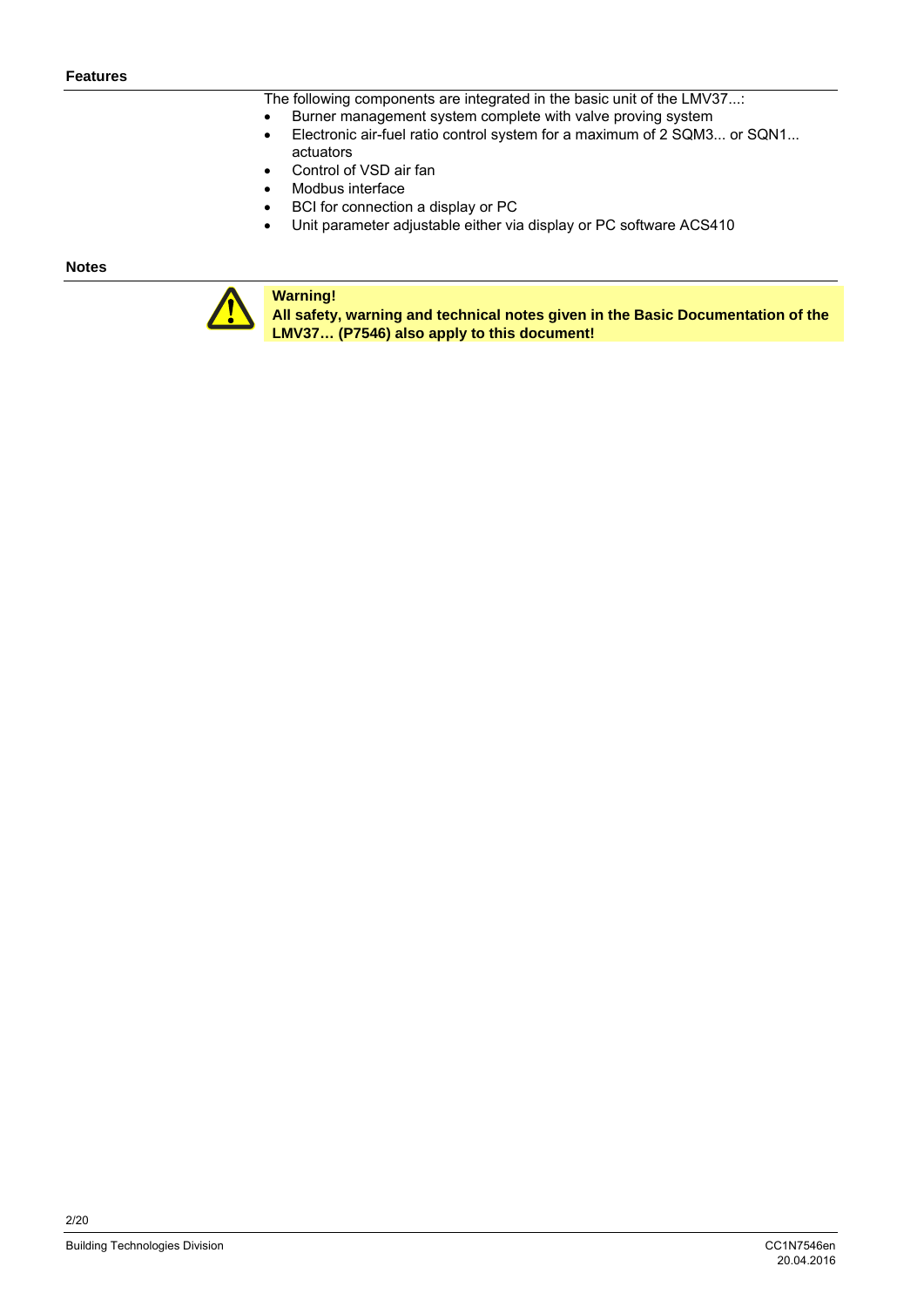|            | <b>Applied directives:</b>                                                                   |                         |
|------------|----------------------------------------------------------------------------------------------|-------------------------|
|            | Low-voltage directive                                                                        | 2014/35/EC              |
|            | Directive for gas-fired appliances                                                           | 2009/142/EC             |
|            | Directive for pressure devices                                                               | 97/23/EC and            |
|            |                                                                                              | 2014/68/EC (2016-07-16) |
|            | Electromagnetic compatibility EMC<br>(immunity) $*$ )                                        | 2014/30/EC              |
|            | *) The compliance with EMC emission requirements must be checked after the burner management |                         |
|            | system is installed in equipment                                                             |                         |
|            | Compliance with the regulations of the applied directives is verified by the adherence to    |                         |
|            | the following standards / regulations:                                                       |                         |
|            | Automatic burner control systems for burners and appliances                                  | <b>DIN EN 298</b>       |
|            | burning gaseous or liquid fuels                                                              |                         |
| $\bullet$  | Safety and control devices for gas burners and gas burning                                   | <b>DIN EN 1643</b>      |
|            | appliances - Valve proving systems for automatic shut-off                                    |                         |
| valves     |                                                                                              |                         |
| $\bullet$  | Gas/air ratio controls for gas burners and gas burning                                       | DIN EN 12067-2          |
|            | appliances - Part 2: Electronic types                                                        |                         |
| $\bullet$  | Safety and control devices for gas burners and gas burning                                   | <b>DIN EN 13611</b>     |
| appliances |                                                                                              |                         |
| $\bullet$  |                                                                                              |                         |
|            | Safety and control devices for gas burners and gas-burning                                   | ISO 23552-1             |
|            | appliances - Particular requirements                                                         |                         |
|            | Part 1: Automatic and semi-automatic valves                                                  |                         |
| $\bullet$  | Automatic electrical controls for household and similar use                                  | DIN EN 60730-2-5        |
| Part 2-5:  |                                                                                              |                         |
|            | Particular requirements for automatic electrical burner control                              |                         |

#### **The relevant valid edition of the standards can be found in the declaration of conformity!**

### Note on **DIN EN 60335-2-102**

Household and similar electrical appliances - Safety - Part 2-102: Particular requirements for gas, oil and solid-fuel burning appliances having electrical connections. The electrical connections of the LMV2 comply with the requirements of EN 60335-2-102.



EAC Conformity mark (Eurasian Conformity mark)



ISO 9001:2008 ISO 14001:2004 OHSAS 18001:2007

| Туре        | US | ΓFΜ.<br>APPROVED | <b>DIN</b> | -11 | <b>AGA</b> |
|-------------|----|------------------|------------|-----|------------|
| LMV37.400A2 |    |                  |            |     |            |
| LMV37.420A1 |    |                  |            |     |            |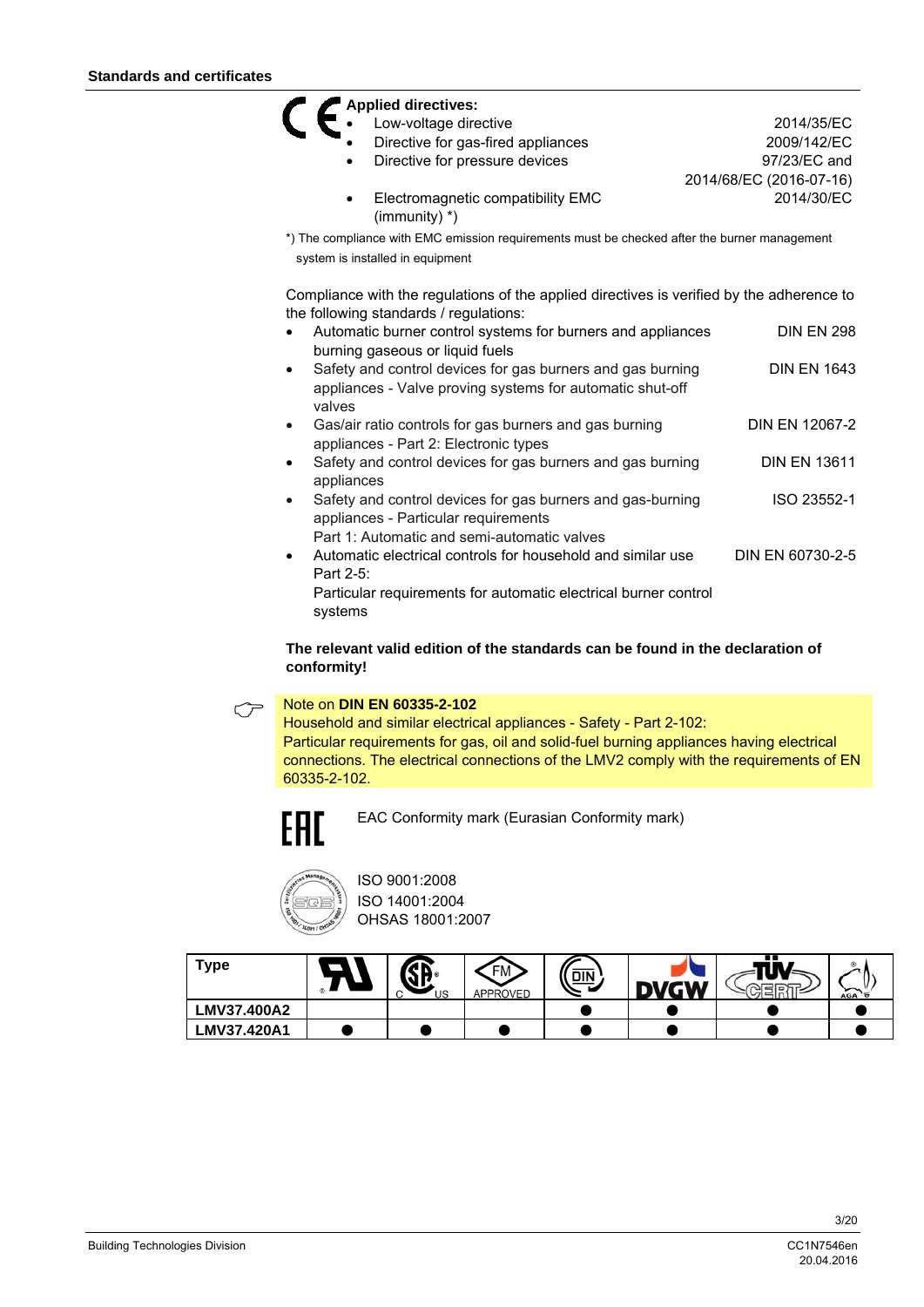The burner management system LMV37... has a designed lifetime\* of 250,000 burner startup cycles which, under normal operating conditions in heating mode, correspond to approx. 10 years of usage (starting from the production date given on the type field). This lifetime is based on the endurance tests specified in standard EN 298. A summary of the conditions has been published by the European Control Manufacturers Association (Afecor) (www.afecor.org).

The designed lifetime is based on use of the LMV37... according to the manufacturer's Basic Documentation. After reaching the designed lifetime in terms of the number of burner startup cycles, or the respective time of usage, the LMV37... is to be replaced by authorized personnel.

\* The designed lifetime is not the warranty time specified in the Terms of Delivery

#### **Supplementary documentation**

| Installation and Operating Instructions PC Software ACS410 J7352 |  |
|------------------------------------------------------------------|--|
|                                                                  |  |
|                                                                  |  |

#### **System overview**



The diagram shows the full scope of functions of the LMV37… system. The actual functions are to be determined based on the respective execution / configuration!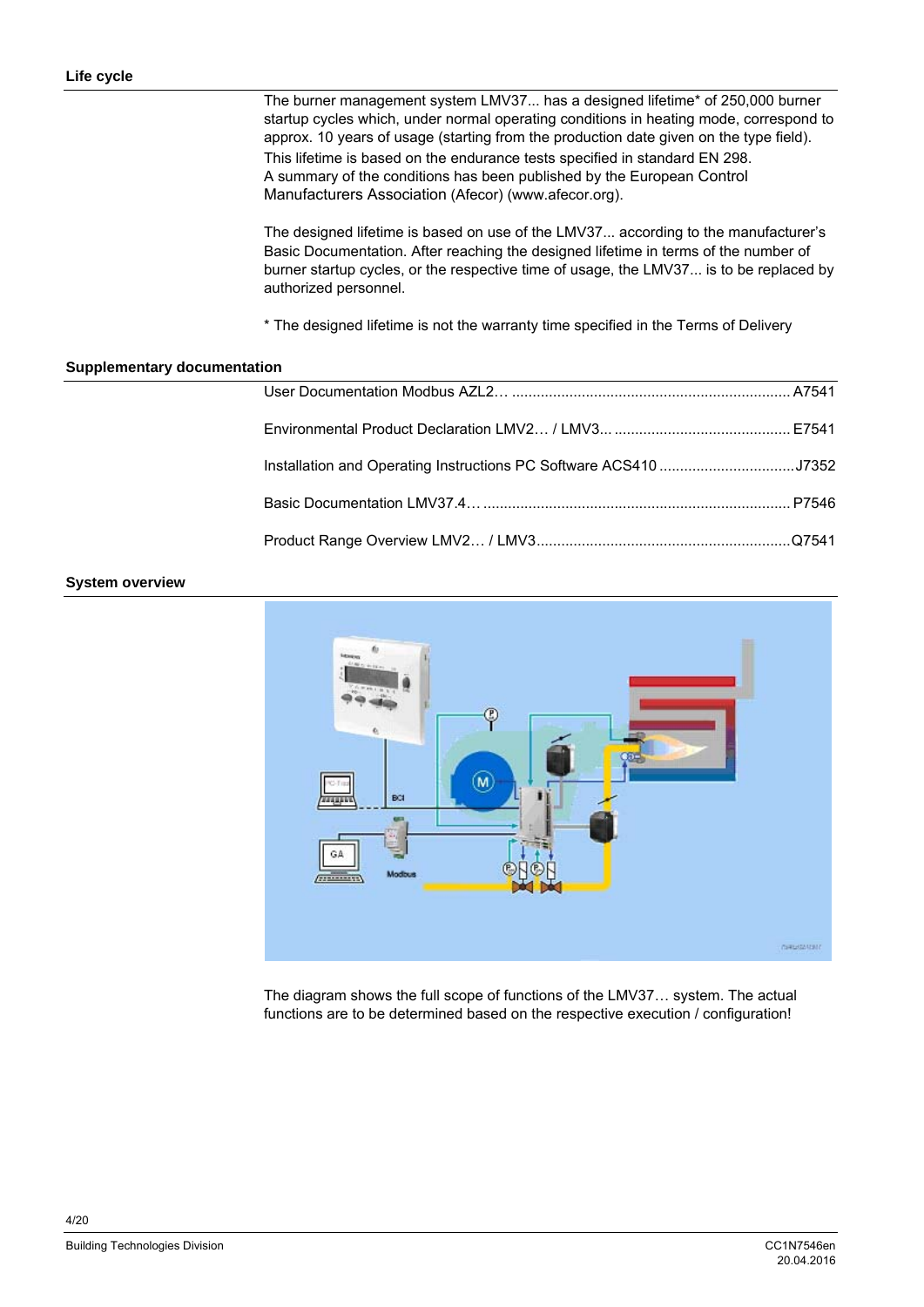**Burner control** 

**LMV37...** 

The basic unit is the actual burner control featuring all-polar input / output terminals. No operating elements. Operation via detached ancillary units for wire-bound communication. See Basic Documentation P7546



| туре               | Mains voltage | Parameter set | <b>Detectors</b>                      |
|--------------------|---------------|---------------|---------------------------------------|
| <b>LMV37.400A2</b> | AC 230 V      | Europe        | QRA2 / QRA4 / QRA10 / QRB / QRC / ION |
| LMV37.420A1        | AC 120 V      | North America | QRA4 / QRB / ION                      |

#### **Service tools**

**OCI410… interface** between burner management system and PC Facilitates viewing, handling and recording setting parameters on site with the help of the ACS410 software package. See Data Sheet N7616



Device serving as an interface between the LMV37... and a Modbus system, such as a building automation and control system (BACS). The Modbus interface is based on the RS-485 standard. See Data Sheet N7615

#### **ACS410**

PC software for parameterization and visualization to the burner management system. See Software Documentation J7352



**Display and operating units**

#### **AZL21.00A9**

Detached display and operating unit, choice of mounting methods, 8-digit LCD, 5 buttons, BCI for LMV37... system, degree of protection IP40. See Data Sheet N7542

#### **AZL23.00A9**

Detached display and operating unit, choice of mounting methods, 8-digit LCD, 5 buttons, BCI for LMV37... system, degree of protection IP54. See Data Sheet N7542

20.04.2016



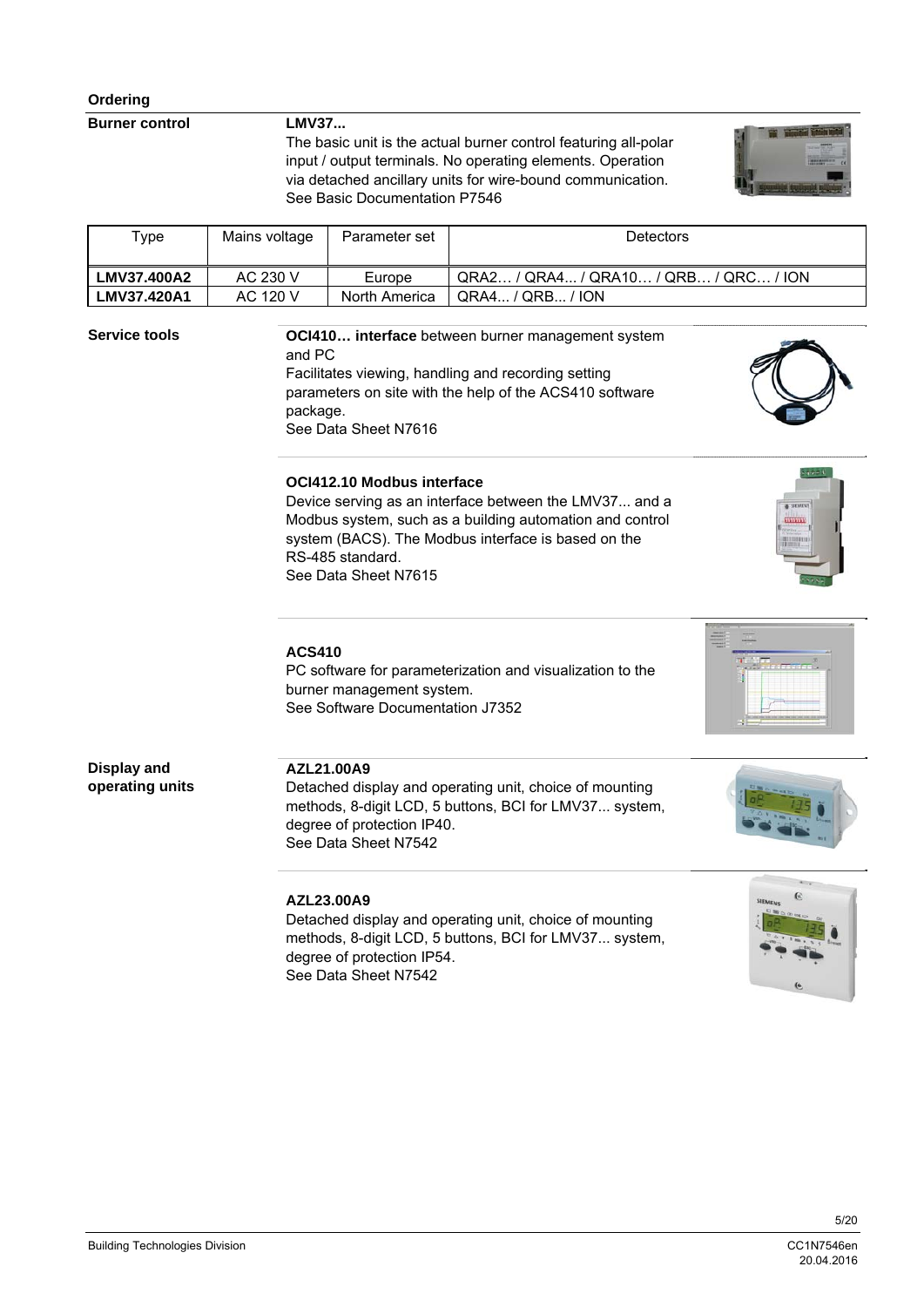#### **Flame detectors**

#### **QRA2…**

**QRA4...** 

**QRA10…** 

Flame detector for use with Siemens burner controls, for the supervision of gas flames and yellow- / blue-burning oil flames as well as ignition spark checking. Plastic housing, metalized to prevent static charging caused by the air flow from the fan. For direct mounting on the burner. The detectors can be supplied with or without securing flange and clamp. See Data Sheet N7712

Flame detector for use with Siemens burner controls, for the supervision of gas flames and yellow- or blue-burning oil

Flame detector for use with Siemens burner controls, for the supervision of gas flames and yellow- / blue-burning oil

Die-cast aluminum housing with a 1 in. mounting coupling

flames as well as for ignition spark proving.

flames as well as ignition spark checking.







and connection facility for cooling air. The housing of this detector has a bayonet fitting which allows it to be secured either directly to the 1 in. mounting coupling or to the AGG06. The 1 in. mounting coupling can be screwed to a viewing tube or to the AGG07. The Pg cable gland can be removed and replaced, if some other detector cable shall be

See Data Sheet N7712

See Data Sheet N7711

#### **QRB…**

used.

Photo resistive flame detector for use with Siemens burner controls, for the supervision of oil flames in the visible light spectrum. Especially suited for use with burner controls for small capacity burners in intermittent operation. See Data Sheet N7714



Frontal illumination:

#### **QRC…**

Blue-flame detector for use with Siemens burner controls, for the supervision of blue- or yellow-burning oil or gas flames. Especially suited for use with burner controls for small capacity burners in intermittent operation. See Data Sheet N7716

Lateral illumination:

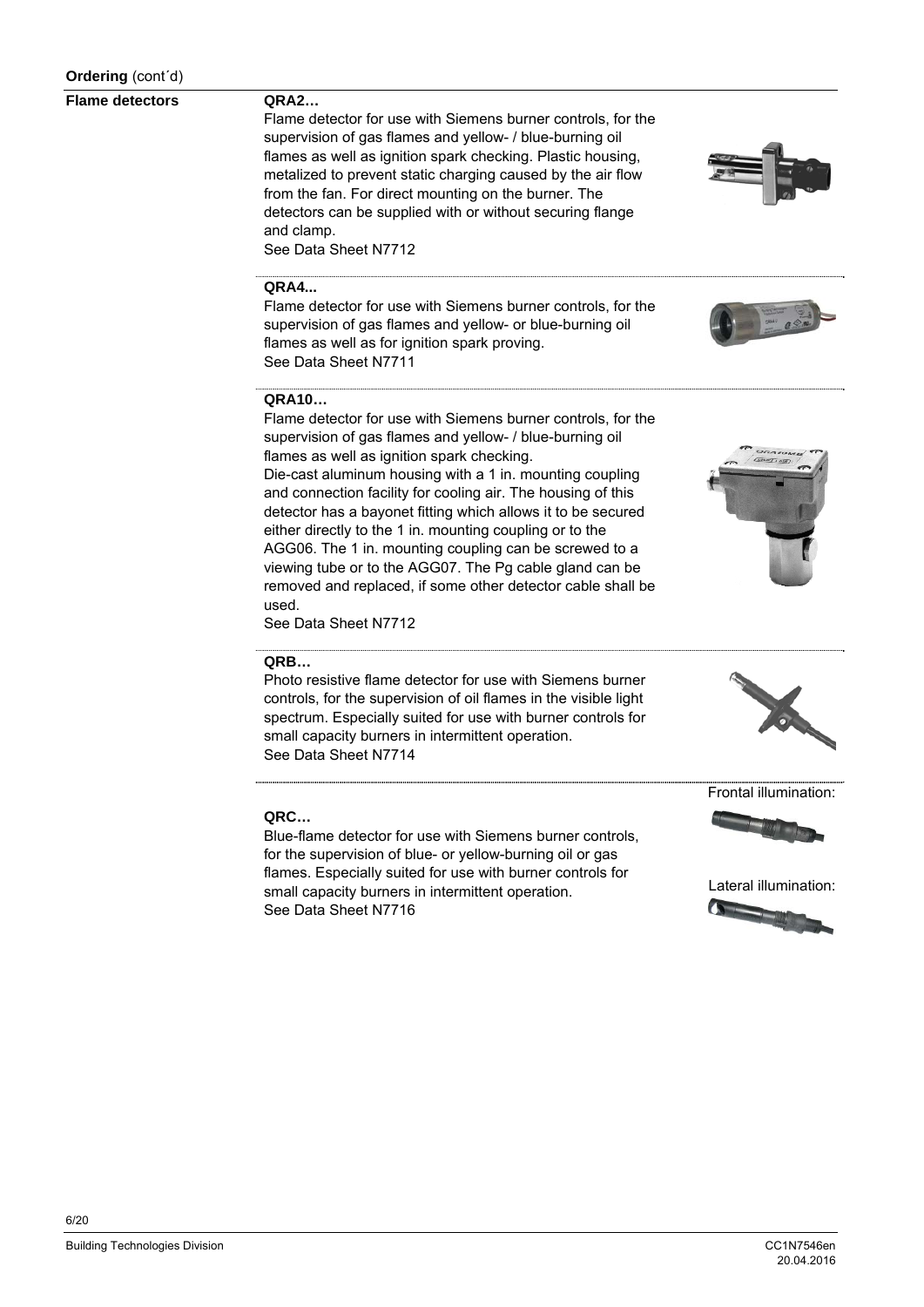#### **Actuators**

#### **SQM33.4…**

Rated torque 1.2 Nm (0.8 Nm holding torque when dead), running time 5 s, stepper motor, front mounting, D-type drive shaft. See Data Sheet N7813

#### **SQM33.5…**

Rated torque 3 Nm (2.6 Nm holding torque when dead), running time 5 s, stepper motor, front mounting, D-type drive shaft. See Data Sheet N7813

#### **SQM33.7…**

Rated torque 10 Nm (6 Nm holding torque when dead), running time 17 s, stepper motor, front mounting, D-type drive shaft. See Data Sheet N7813

#### **SQN1…**

Rated torque 1 Nm (0.2 Nm holding torque when dead), running time 5 s, stepper motor, front mounting, D-type drive shaft. See Data Sheet N7803

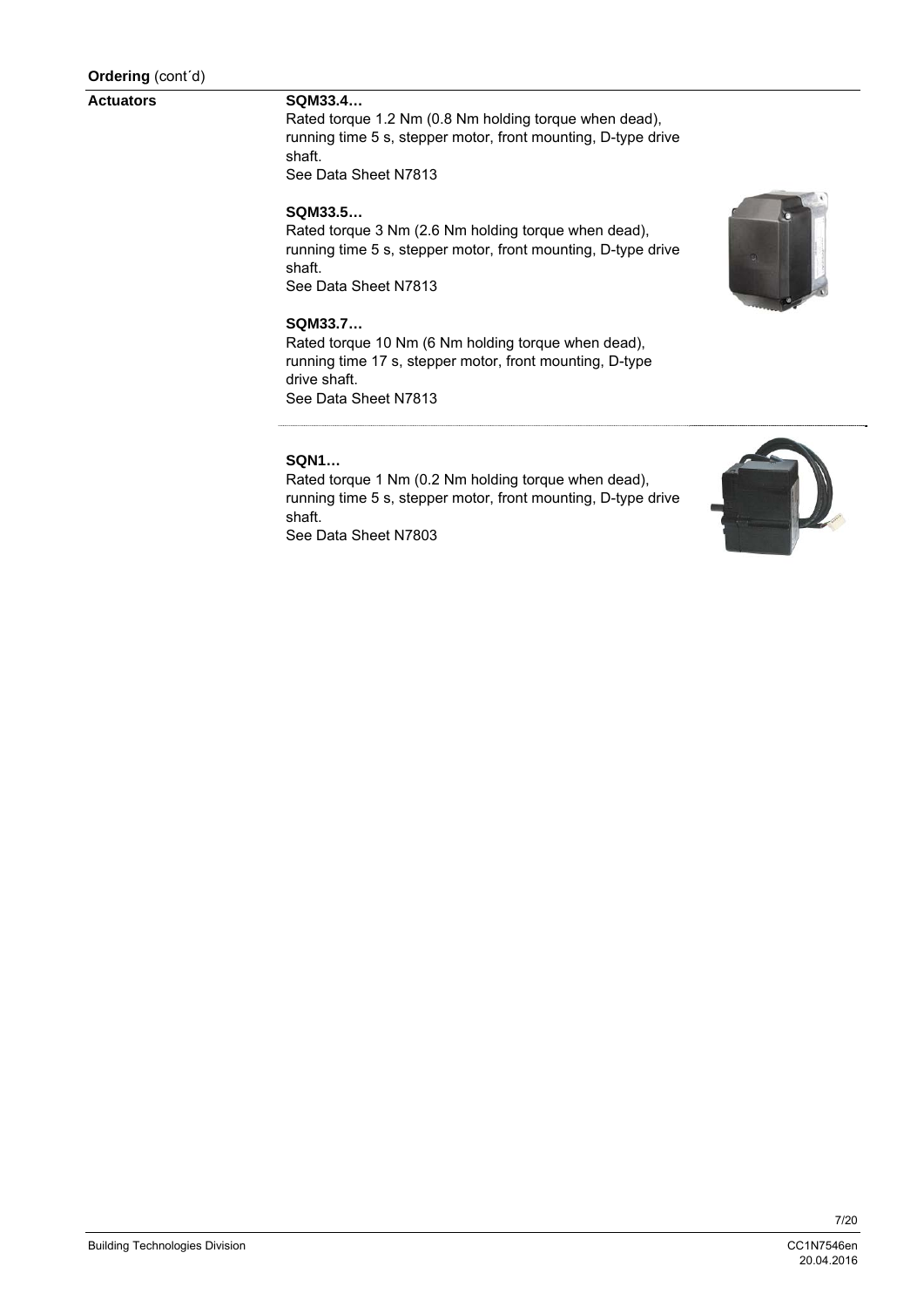#### **Connector sets**

#### **AGG3.131**

Complete connector set RAST2.5 / RAST3.5 / RAST5 for gas / oil applications, single pack. See Object List C7541 (74 319 0637 0)

#### **AGG3.132**

Complete connector set RAST2.5 / RAST3.5 / RAST5 for gas- / oil applications, pack of 10. See Object List C7541 (74 319 0637 0)

#### **AGG9…**

Single connectors Packing unit 200 in total



| Type     | <b>Type of connector</b> | <b>Terminal</b> |
|----------|--------------------------|-----------------|
| AGG9.203 | RAST <sub>5</sub>        | $X3-02$         |
| AGG9.204 | RAST <sub>5</sub>        | $X3-03$         |
| AGG9.206 | RAST <sub>5</sub>        | $X8-04$         |
| AGG9.209 | RAST <sub>5</sub>        | X10-06          |
| AGG9.217 | RAST <sub>5</sub>        | X75             |
| AGG9.303 | RAST <sub>5</sub>        | $X3-05$         |
| AGG9.304 | RAST <sub>5</sub>        | $X4-02$         |
| AGG9.306 | RAST <sub>5</sub>        | $X5-01$         |
| AGG9.307 | RAST <sub>5</sub>        | $X5-02$         |
| AGG9.309 | RAST <sub>5</sub>        | X6-03           |
| AGG9.310 | RAST <sub>5</sub>        | $X7-01$         |
| AGG9.311 | RAST <sub>5</sub>        | $X7-02$         |
| AGG9.313 | RAST <sub>5</sub>        | $X9-04$         |
| AGG9.403 | RAST <sub>5</sub>        | $X5-03$         |
| AGG9.406 | RAST <sub>5</sub>        | X8-02           |
| AGG9.501 | RAST <sub>5</sub>        | $X3-04$         |
| AGG9.504 | RAST <sub>5</sub>        | X10-05          |
| AGG9.853 | RAST3.5                  | $X64$ and $X74$ |

#### **Accessories**

**KF8894.3A...** (only on request) Demo case for LMV37... system With integrated basic unit LMV27.100A2, 2 actuators SQN1…, display and operation unit AZL23.00A9 and Modbus interface OCI412.10. See User Manual U7995



#### **AGG5.310**

Accessories set speed control, for burner management systems, composed of sensor disk  $\varnothing$  50, sensor and mounting set. See Mounting instructions M7550.1 (74 319 9322 0)

Example: X5-02

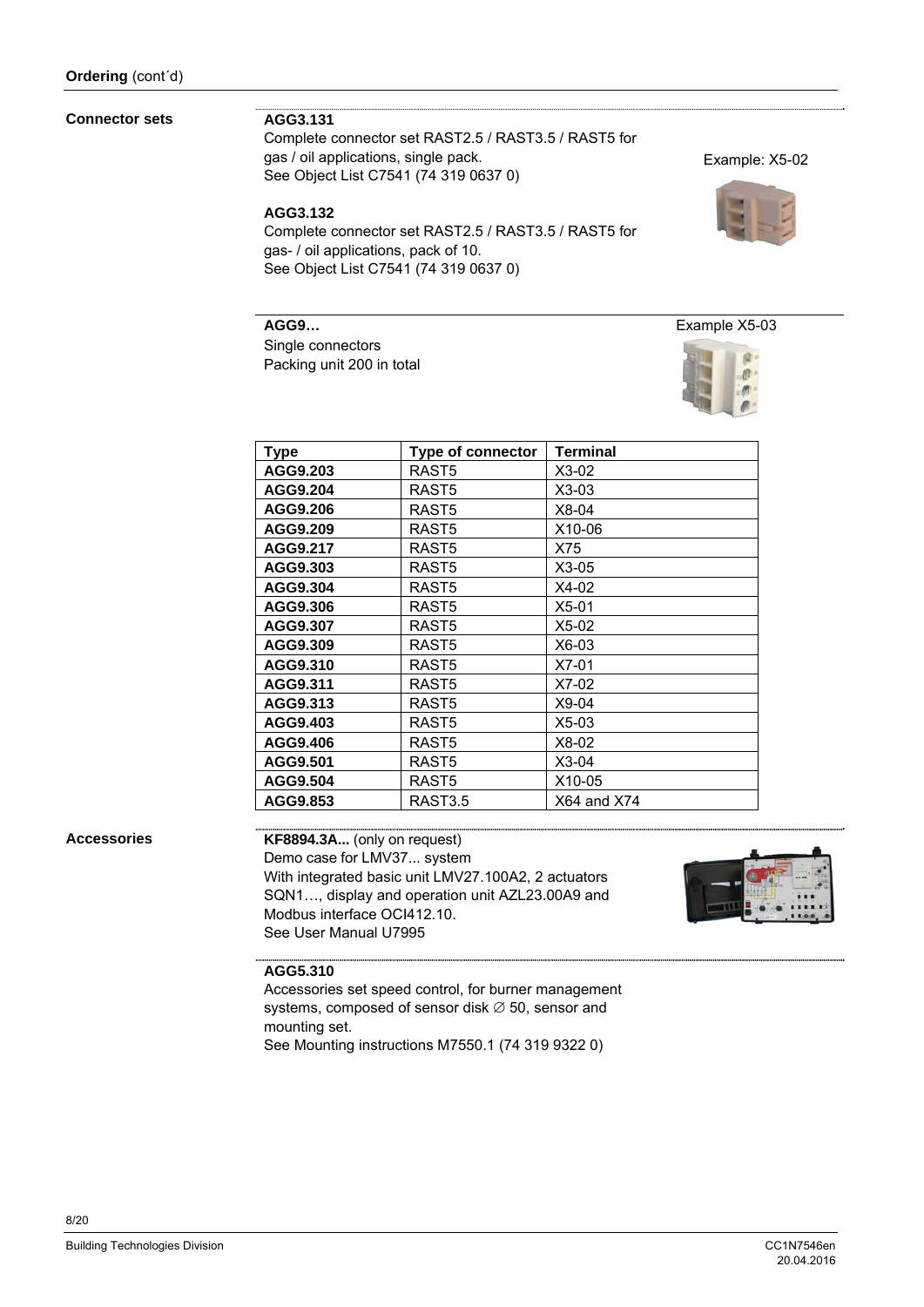#### **Cables**

#### **AGV50.100**

Signal cable for AZL2..., with RJ11 connector, length 1 m, pack of 10

#### **AGV50.300**

Signal cable for AZL2..., with RJ11 connector, length 3 m, pack of 10

#### **Proportional controlling element with mounting plate**

#### **VKP**

Proportional controlling element for mounting between threaded flanges in gas trains. Refer to Data Sheet N7646

#### **ASK33.1**

Larger mounting plate required to replace existing mounting plate. Required for mounting the actuators SQM4 or SQM33. Refer to Data Sheet N7646

#### **ASK33.2**

Additional mounting plate is required for mounting the actuator SQN13. Refer to Data Sheet N7646

#### **Gas damper for mounting kit**

**VKF41…C** 

Butterfly valves designed in intermediate flange design, for integration into gas trains. Refer to Data Sheet N7632

#### **ASK33.4**

Mounting kit for mounting the actuators SQM33.5 on the butterfly valve VKF41…C. Refer to Data Sheet N7632

#### **Transformer**

#### **A5Q20002669**

Transformer to increase ionization voltage for AC 120 V devices. See User Documentation A7541.2









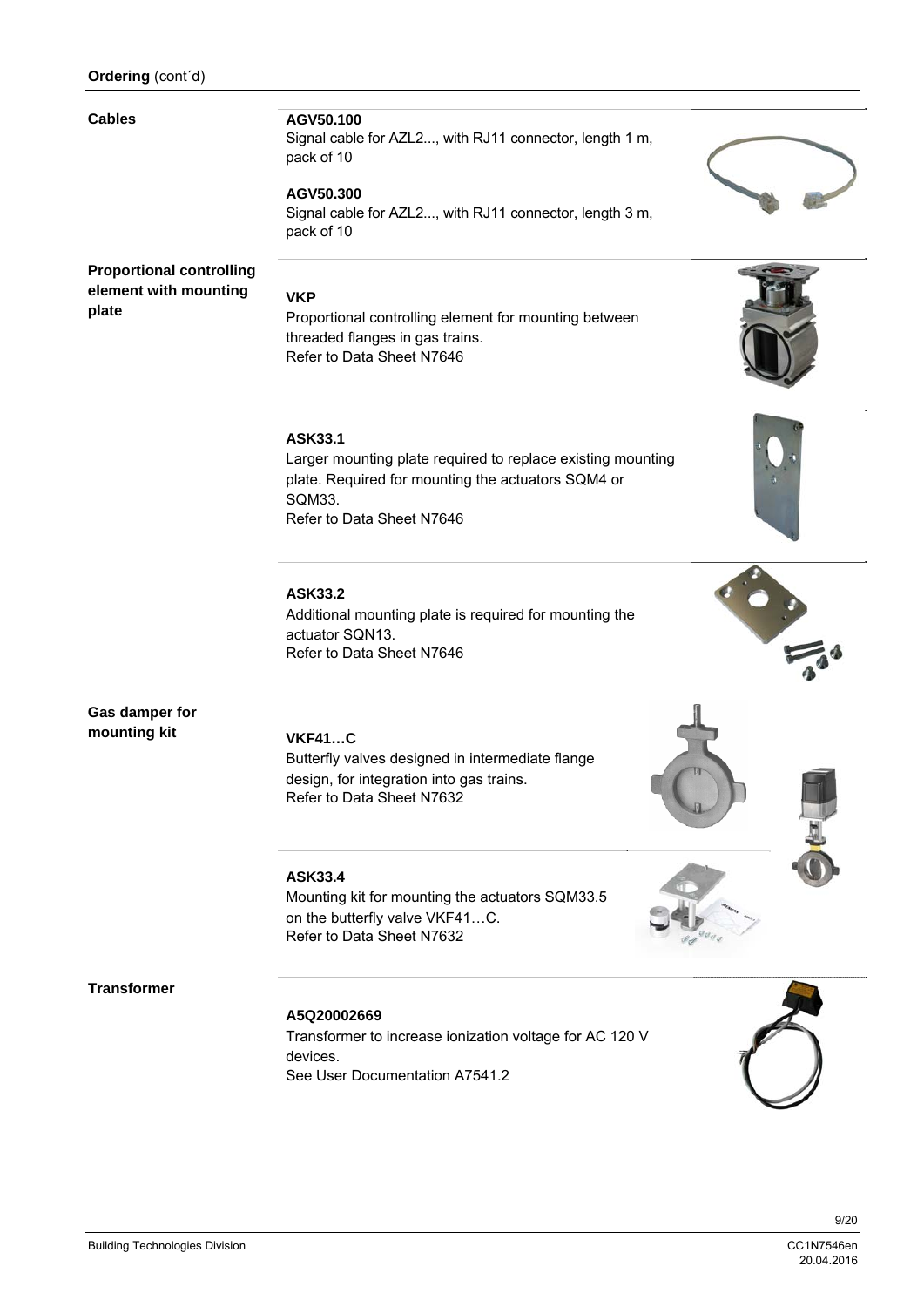#### **Connection and internal diagram LMV37...**



Power sou<br>Controller ᡌ

PWM fan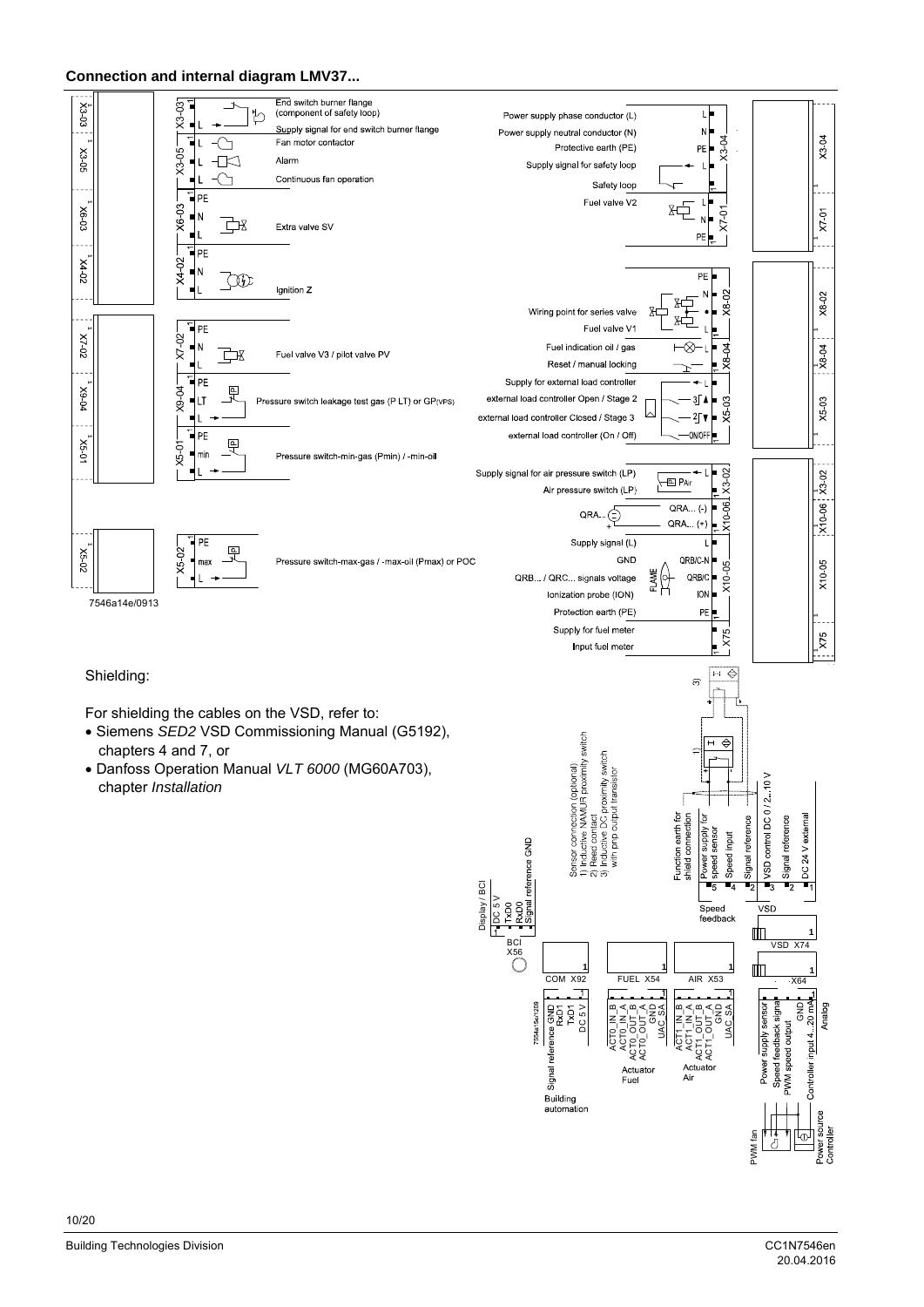#### **Technical Data**

**LMV37... basic unit** 

| General                 | Mains voltage<br>- LMV37.420A1<br>- LMV37.400A2                                                                                                                                          | AC 120 V -15% / +10%<br>AC 230 V -15% / +10%                                                                                                                 |  |  |  |
|-------------------------|------------------------------------------------------------------------------------------------------------------------------------------------------------------------------------------|--------------------------------------------------------------------------------------------------------------------------------------------------------------|--|--|--|
|                         | Mains frequency                                                                                                                                                                          | 50 / 60 Hz ±6%                                                                                                                                               |  |  |  |
|                         | Power consumption                                                                                                                                                                        | <30 W (typically)                                                                                                                                            |  |  |  |
|                         | Safety class                                                                                                                                                                             | I with parts according to II and III to<br>DIN EN 60730-1                                                                                                    |  |  |  |
|                         | Degree of protection                                                                                                                                                                     | IP <sub>00</sub>                                                                                                                                             |  |  |  |
|                         |                                                                                                                                                                                          | <b>Note</b><br>The burner or boiler manufacturer must<br>ensure degree of protection IP40 for<br>LMV37 as per DIN EN 60529 through<br>adequate installation. |  |  |  |
| Terminal loading Inputs | Perm. mains primary fuse<br>(externally)                                                                                                                                                 | Max. 16 AT                                                                                                                                                   |  |  |  |
|                         | Unit fuse F1 (internal)                                                                                                                                                                  | 6,3 AT (DIN EN 60127 2 / 5)                                                                                                                                  |  |  |  |
|                         | Mains supply: Input current depending on the operating state of the unit                                                                                                                 |                                                                                                                                                              |  |  |  |
|                         | Undervoltage                                                                                                                                                                             |                                                                                                                                                              |  |  |  |
|                         | Safety shutdown from operating<br>position at mains voltage<br>- LMV37.420A1<br>- LMV37.400A2                                                                                            | Ca. AC 93 V<br>Ca. AC 186 V                                                                                                                                  |  |  |  |
|                         | Restart on rise in mains voltage                                                                                                                                                         |                                                                                                                                                              |  |  |  |
|                         | - LMV37.420A1                                                                                                                                                                            | Ca. AC 96 V                                                                                                                                                  |  |  |  |
|                         | - LMV37.400A2                                                                                                                                                                            | Ca. AC 195 V                                                                                                                                                 |  |  |  |
|                         | Status inputs: Status inputs (with the exception of the safety loop) of the contact<br>feedback network (CFN) are used for system supervision and require mains-related<br>input voltage |                                                                                                                                                              |  |  |  |
|                         | Input safety loop                                                                                                                                                                        | Refer to Terminal loading outputs                                                                                                                            |  |  |  |
|                         | Input currents and input voltages<br>- UeMax<br>- UeMin<br>- IeMax<br>- IeMin                                                                                                            | $UN + 10 %$<br>UN -15 %<br>1.5 mA peak<br>0.7 mA peak                                                                                                        |  |  |  |
|                         | Contact material recommendation<br>for external signal sources (LP,<br>Pmin, Pmax, etc.)                                                                                                 | Gold-plated silver contacts                                                                                                                                  |  |  |  |
|                         | Transition / settling behavior /<br>bounce<br>- Perm. bounce time of contacts                                                                                                            | Max. 50 ms                                                                                                                                                   |  |  |  |
|                         | when switching on / off                                                                                                                                                                  | (after the bounce time, contact must stay<br>closed or open)                                                                                                 |  |  |  |
|                         | <b>UN</b><br>$\bullet$<br>- LMV37.420A1<br>- LMV37.400A2                                                                                                                                 | AC 120 V<br>AC 230 V                                                                                                                                         |  |  |  |
|                         | Voltage detection<br>- ON                                                                                                                                                                |                                                                                                                                                              |  |  |  |
|                         | - LMV37.420A1<br>- LMV37.400A2<br>- OFF                                                                                                                                                  | AC 90132 V<br>AC 180253 V                                                                                                                                    |  |  |  |
|                         | - LMV37.420A1<br>- LMV37.400A2                                                                                                                                                           | <ac 40="" v<br=""><ac 80="" td="" v<=""></ac></ac>                                                                                                           |  |  |  |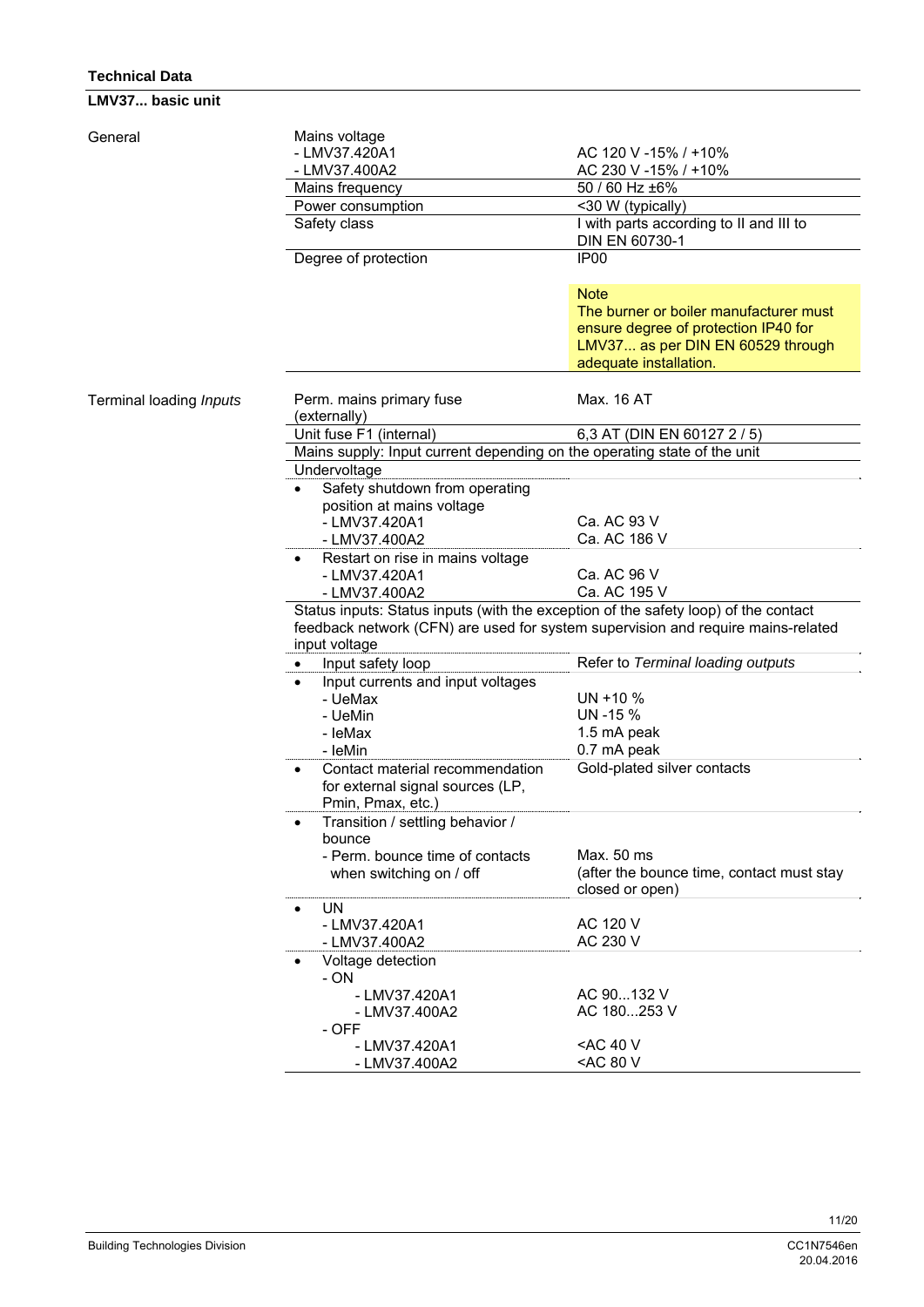#### **Technical Data** (cont´d)

| Terminal loading Outputs | <b>Total contact loading:</b>                  |                                            |  |  |  |
|--------------------------|------------------------------------------------|--------------------------------------------|--|--|--|
|                          | Rated voltage                                  |                                            |  |  |  |
|                          | - LMV37.420A1                                  | AC 120 V, 50 / 60 Hz                       |  |  |  |
|                          | - LMV37.400A2                                  | AC 230 V, 50 / 60 Hz                       |  |  |  |
|                          | Unit input current (safety loop) from:         | Max. 5 A                                   |  |  |  |
|                          | - Fan motor contactor                          |                                            |  |  |  |
|                          | - Ignition transformer                         |                                            |  |  |  |
|                          | - Valves                                       |                                            |  |  |  |
|                          | - Oil pump / magnetic clutch                   |                                            |  |  |  |
|                          | Individual contact loading:                    |                                            |  |  |  |
|                          | Fan motor contactor                            |                                            |  |  |  |
|                          | Rated voltage<br>$\bullet$                     |                                            |  |  |  |
|                          | - LMV37.420A1                                  | AC 120 V, 50 / 60 Hz                       |  |  |  |
|                          | - LMV37.400A2                                  | AC 230 V, 50 / 60 Hz                       |  |  |  |
|                          | Rated current                                  |                                            |  |  |  |
|                          | - LMV37.400A2                                  | 2A                                         |  |  |  |
|                          | - LMV37.420A1                                  | 1,6 A pilot duty load declaration to UL372 |  |  |  |
|                          | Power factor                                   | $Cos\varphi > 0.4$                         |  |  |  |
|                          | Alarm output                                   |                                            |  |  |  |
|                          | Rated voltage<br>$\bullet$                     |                                            |  |  |  |
|                          | - LMV37.420A1                                  | AC 120 V, 50 / 60 Hz                       |  |  |  |
|                          | - LMV37.400A2                                  | AC 230 V, 50 / 60 Hz                       |  |  |  |
|                          | Rated current<br>٠                             | 1 A                                        |  |  |  |
|                          | Power factor<br>$\bullet$                      | $Cos\varphi > 0.4$                         |  |  |  |
|                          | Ignition transformer                           |                                            |  |  |  |
|                          | Rated current<br>$\bullet$                     |                                            |  |  |  |
|                          | - LMV37.400A2                                  | 2A                                         |  |  |  |
|                          | - LMV37.420A1                                  | 1.6 A pilot duty load declaration to UL372 |  |  |  |
|                          |                                                | or                                         |  |  |  |
|                          |                                                | 250 VA ignition load declaration to UL372  |  |  |  |
|                          | Power factor<br>$\bullet$                      | $Cos\varphi > 0.2$                         |  |  |  |
|                          | Fuel valves                                    |                                            |  |  |  |
|                          | Rated voltage                                  |                                            |  |  |  |
|                          | - LMV37.420A1                                  | AC 120 V, 50 / 60 Hz                       |  |  |  |
|                          | - LMV37.400A2                                  | AC 230 V, 50 / 60 Hz                       |  |  |  |
|                          | Rated current                                  |                                            |  |  |  |
|                          | - LMV37.400A2                                  | 2A                                         |  |  |  |
|                          | - LMV37.420A1                                  | 1.6 A pilot duty load declaration to UL372 |  |  |  |
|                          | Power factor                                   | $Cos\varphi > 0.4$                         |  |  |  |
|                          | Operation display                              |                                            |  |  |  |
|                          | Rated voltage<br>$\bullet$                     |                                            |  |  |  |
|                          | - LMV37.420A1                                  | AC 120 V, 50 / 60 Hz                       |  |  |  |
|                          | - LMV37.400A2                                  | AC 230 V, 50 / 60 Hz                       |  |  |  |
|                          | Rated current<br>$\bullet$                     | 0.5A                                       |  |  |  |
|                          | Power factor<br>$\bullet$                      | $Cos\varphi > 0.4$                         |  |  |  |
|                          | Safety valve (SV) (magnetic clutch / oil pump) |                                            |  |  |  |
|                          | Rated voltage<br>٠                             |                                            |  |  |  |
|                          | - LMV37.420A1                                  | AC 120 V, 50 / 60 Hz                       |  |  |  |
|                          | - LMV37.400A2                                  | AC 230 V, 50 / 60 Hz                       |  |  |  |
|                          | Rated current<br>$\bullet$                     |                                            |  |  |  |
|                          | - LMV37.400A2                                  | 2A                                         |  |  |  |
|                          | - LMV37.420A1                                  | 1.6 A pilot duty load declaration to UL372 |  |  |  |
|                          | Power factor                                   | $Cos\varphi > 0.4$                         |  |  |  |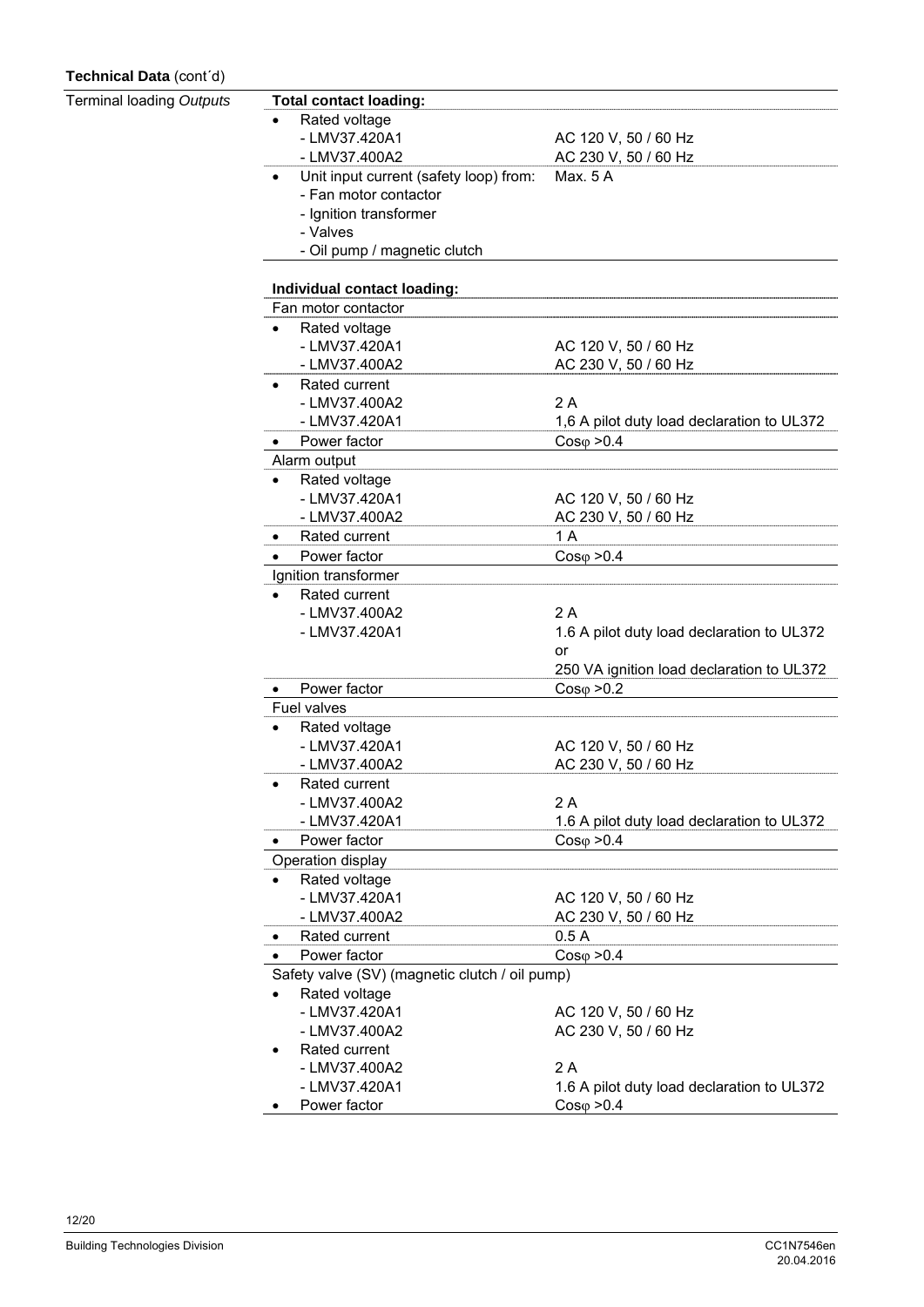|                                               | Connection for pressure switch<br>Rated voltage                                                                                                                                                                                                                                                                                                                        |                                                                                          |  |
|-----------------------------------------------|------------------------------------------------------------------------------------------------------------------------------------------------------------------------------------------------------------------------------------------------------------------------------------------------------------------------------------------------------------------------|------------------------------------------------------------------------------------------|--|
|                                               | - LMV37.420A1                                                                                                                                                                                                                                                                                                                                                          | AC 120 V, 50 / 60 Hz                                                                     |  |
|                                               | - LMV37.400A2                                                                                                                                                                                                                                                                                                                                                          | AC 230 V, 50 / 60 Hz                                                                     |  |
|                                               | Rated current                                                                                                                                                                                                                                                                                                                                                          | $1,5 \text{ mA}$                                                                         |  |
|                                               | Power factor                                                                                                                                                                                                                                                                                                                                                           |                                                                                          |  |
|                                               |                                                                                                                                                                                                                                                                                                                                                                        |                                                                                          |  |
| Analog output / load<br>output X74 pin 3      | Accuracy of output voltage                                                                                                                                                                                                                                                                                                                                             | ±1%                                                                                      |  |
| Cable lengths                                 | Mains line AC 120 V / AC 230 V                                                                                                                                                                                                                                                                                                                                         | Max. 100 m (100 pF/m)                                                                    |  |
|                                               | Display, BCI                                                                                                                                                                                                                                                                                                                                                           | For installation under the burner hood or<br>in the control panel<br>Max. 3 m (100 pF/m) |  |
|                                               | Load controller (LR) X5-03                                                                                                                                                                                                                                                                                                                                             | Max. 20 m (100 pF/m)                                                                     |  |
|                                               | Load controller X64 (24 mA)                                                                                                                                                                                                                                                                                                                                            | Max. 20 m (100 pF/m)                                                                     |  |
|                                               | Safety loop / burner flange (total)                                                                                                                                                                                                                                                                                                                                    | Max. 20 m (100 pF/m)                                                                     |  |
|                                               | External lockout reset button                                                                                                                                                                                                                                                                                                                                          | Max. 20 m (100 pF/m)                                                                     |  |
|                                               | Safety valve (SV)                                                                                                                                                                                                                                                                                                                                                      | Max. 20 m (100 pF/m)                                                                     |  |
|                                               | Load output <sup>1</sup> )                                                                                                                                                                                                                                                                                                                                             | Max. 10 m (100 pF/m)                                                                     |  |
|                                               | VSD control $1^2$ )                                                                                                                                                                                                                                                                                                                                                    | Max. 3 m (100 pF/m)                                                                      |  |
|                                               | Speed input                                                                                                                                                                                                                                                                                                                                                            | Max. 3 m (100 pF/m)                                                                      |  |
|                                               | Fuel valve (V1 / V2 / V3)                                                                                                                                                                                                                                                                                                                                              | Max. 3 m (100 pF/m)                                                                      |  |
|                                               | Pilot valve (PV)                                                                                                                                                                                                                                                                                                                                                       | Max. 3 m (100 pF/m)                                                                      |  |
|                                               | Ignition transformer (Z)<br>Other lines                                                                                                                                                                                                                                                                                                                                | Max. 3 m (100 pF/m)<br>Max. 3 m (100 pF/m)                                               |  |
|                                               | cause electromagnetic interference<br><sup>2</sup> ) Shorter cable length due to closed control loop                                                                                                                                                                                                                                                                   |                                                                                          |  |
|                                               | Specification as per EN 60730-1                                                                                                                                                                                                                                                                                                                                        |                                                                                          |  |
|                                               | Type of shutdown or interruption of each circuit                                                                                                                                                                                                                                                                                                                       |                                                                                          |  |
|                                               | Shutdown with microswitch                                                                                                                                                                                                                                                                                                                                              | 1-pole                                                                                   |  |
|                                               | Mode of operation                                                                                                                                                                                                                                                                                                                                                      | Type 2 B                                                                                 |  |
| Cross-sectional areas                         | The cross-sectional areas of the mains power lines (L, N, and PE) and, if required, the<br>safety loop (safety limit thermostat, water shortage, etc.) must be sized for rated<br>currents according to the selected external primary fuse.<br>The cross-sectional areas of the other cables must be sized in accordance with the<br>internal unit fuse (max. 6.3 AT). |                                                                                          |  |
|                                               | Min. cross-sectional area                                                                                                                                                                                                                                                                                                                                              | $0.75$ mm <sup>2</sup>                                                                   |  |
|                                               |                                                                                                                                                                                                                                                                                                                                                                        | (single- or multi-core as per VDE 0100)                                                  |  |
|                                               | Cable insulation must meet the relevant temperature requirements and environmental<br>conditions.                                                                                                                                                                                                                                                                      |                                                                                          |  |
|                                               | Fuses used inside the LMV37.4 basic unit<br>- F1                                                                                                                                                                                                                                                                                                                       | 6.3 AT DIN EN 60127 2 / 5                                                                |  |
| <b>Electrical connections of</b><br>actuators | The fixed connected actuator cables must not be extended.                                                                                                                                                                                                                                                                                                              |                                                                                          |  |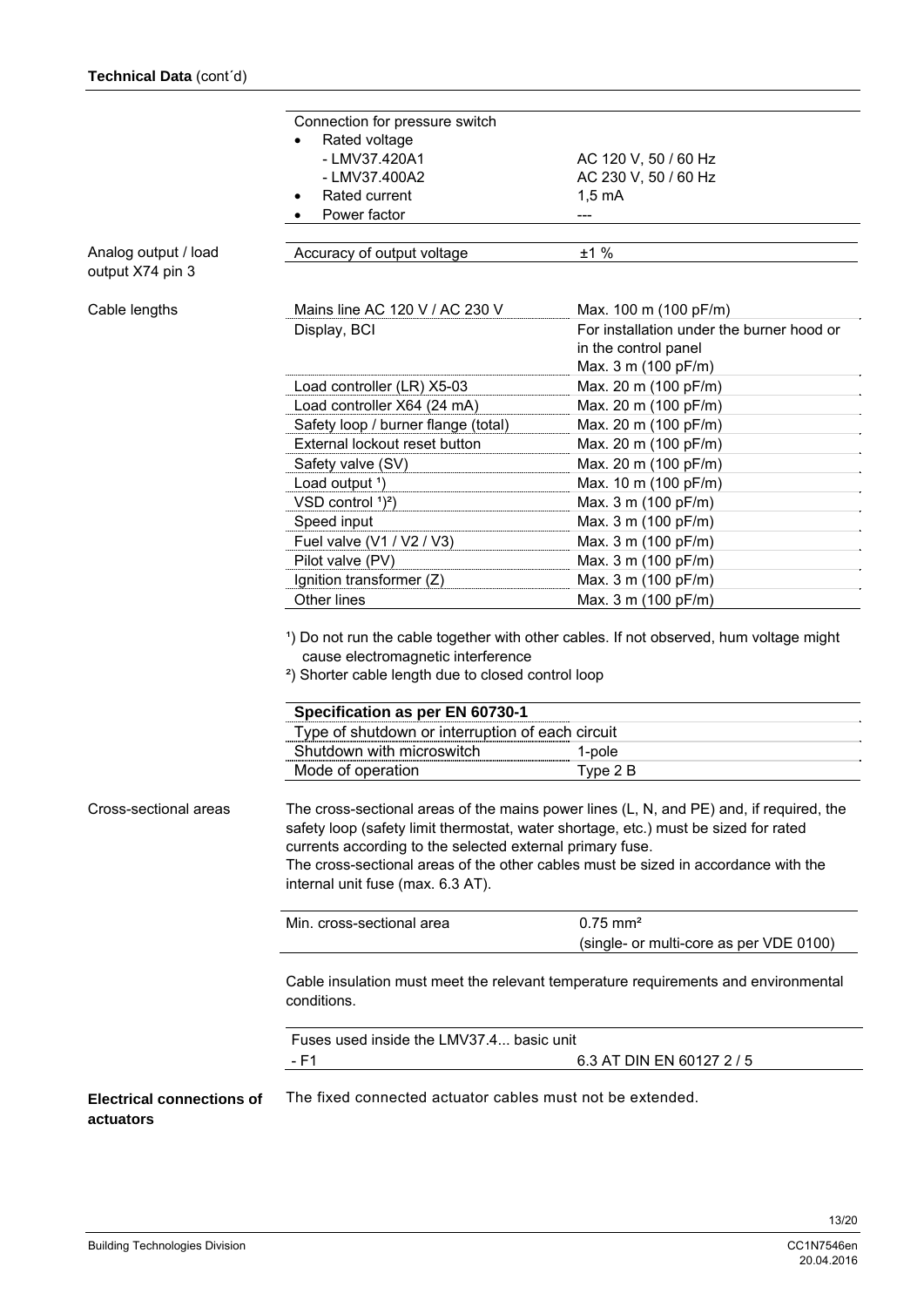#### **Technical Data** (cont´d)

**Signal cable AGV50...** 

from  $AZL2... \rightarrow BCI$ 

**Environmental conditions** 

| Signal cable          | Color white                               |
|-----------------------|-------------------------------------------|
|                       | Unshielded                                |
|                       | Conductor 4 x 0.141 mm <sup>2</sup>       |
|                       | With RJ11 plug                            |
| Cable length          |                                           |
| $-$ AGV50.100         | 1 m                                       |
| $-$ AGV50.300         | 3 <sub>m</sub>                            |
| Other cable length    |                                           |
| - Supplier            | Recommended:                              |
|                       | Hütter                                    |
|                       | http://www.huetter.co.at/telefonkabel.htm |
| Location              | Under the burner hood (extra measures     |
|                       | required for SKII EN 60730-1)             |
|                       |                                           |
| <b>Storage</b>        | DIN EN 60721-3-1                          |
| Climatic conditions   | Class 1K3                                 |
| Mechanical conditions | Class 1M2                                 |
| Temperature range     | $-20+60 °C$                               |
| Humidity              | <95 % r.h.                                |
| <b>Transport</b>      | DIN EN 60721-3-2                          |
| Climatic conditions   | Class 2K2                                 |
| Mechanical conditions | Class 2M2                                 |
| Temperature range     | $-30+60$ °C                               |
| Humidity              | <95 % r.h.                                |
| <b>Operation</b>      | DIN EN 60721-3-3                          |
| Climatic conditions   | Class 3K3                                 |
| Mechanical conditions | Class 3M3                                 |
| Temperature range     | $-20+60 °C$                               |
| Humidity              | <95 % r.h.                                |



**Caution!** 

**Condensation, formation of ice and ingress of water are not permitted!**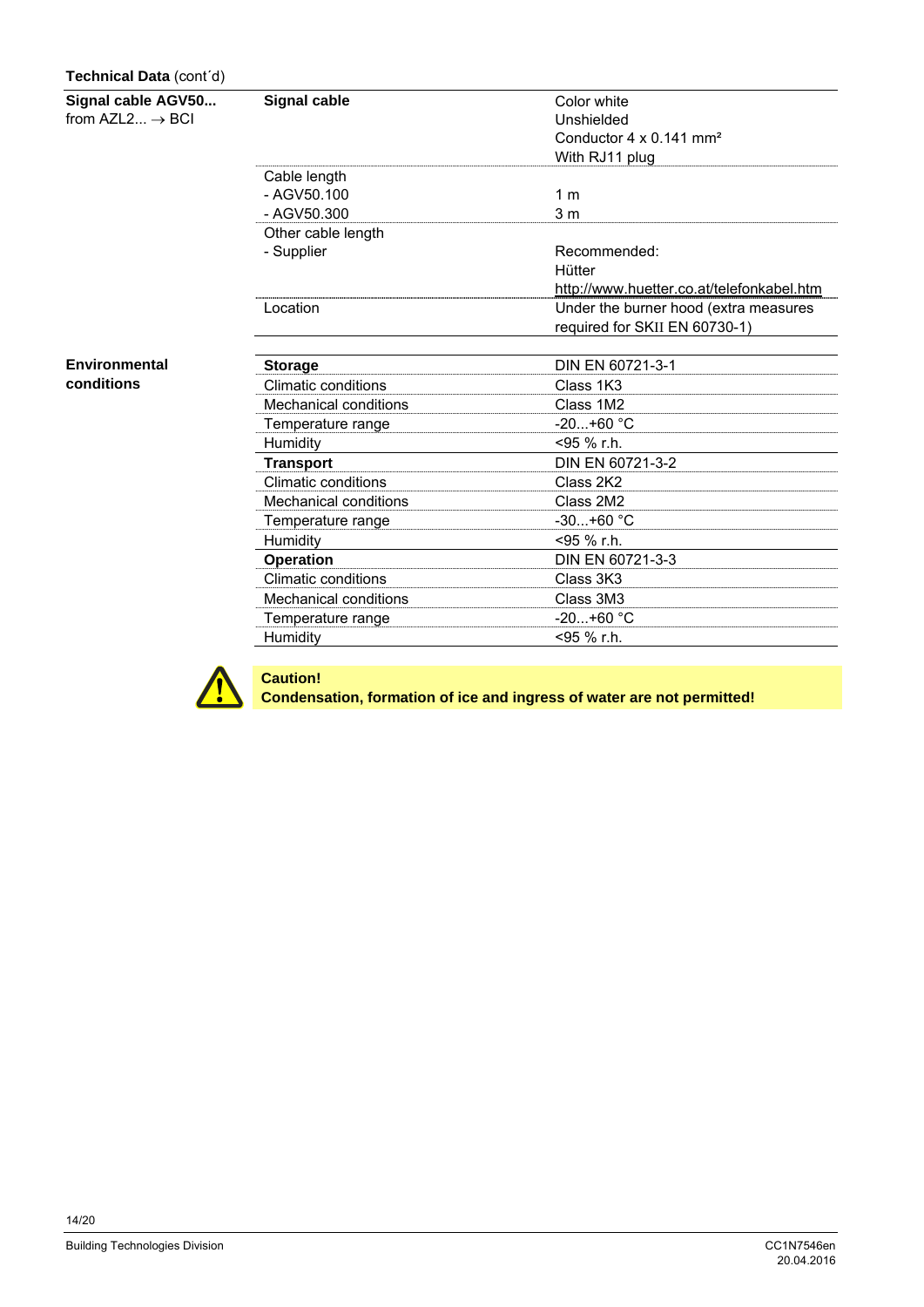**Flame supervision with ionization probe** 

#### **For continuous operation!**

No-load voltage at ION terminal (X10–05 pin 2)

Approx. UMains



#### **Caution! The ionization probe must be protected against electric shock hazard (electric shock hazard)!**

| Short-circuit current                                    | Max. AC 1 mA                                    |
|----------------------------------------------------------|-------------------------------------------------|
| Required detector current                                | Min. DC 4 µA, flame display approx. 30 %        |
| Possible detector current                                | Max. DC 1640 µA, flame display<br>approx. 100 % |
| Max. perm. length of detector cable<br>(laid separately) | 3 m (wire-ground 100 pF/m)                      |



#### **Warning!**

**Simultaneous operation of QRA... and ionization probe is not permitted!** 



**The higher the detector cable's capacitance (cable length), the more voltage at the** ionization probe, and thus the detector current, drops. Long cable lengths plus very highly resistive flames might necessitate low-capacitance detector cables (e.g. ignition cable). In spite of technical measures taken in the circuitry aimed at compensating potential adverse effects of the ignition spark on the ionization current, it must be made certain that the minimum detector current required will already be reached during the ignition phase. If this is not the case, the connections on the primary side of the ignition transformer must be changed and / or the electrodes relocated.

| - Start prevention (extraneous light) | Flame intensity (parameter 954) $\geq$ 18 % |
|---------------------------------------|---------------------------------------------|
| - Operation                           | Flame intensity (parameter 954) > 24 %      |

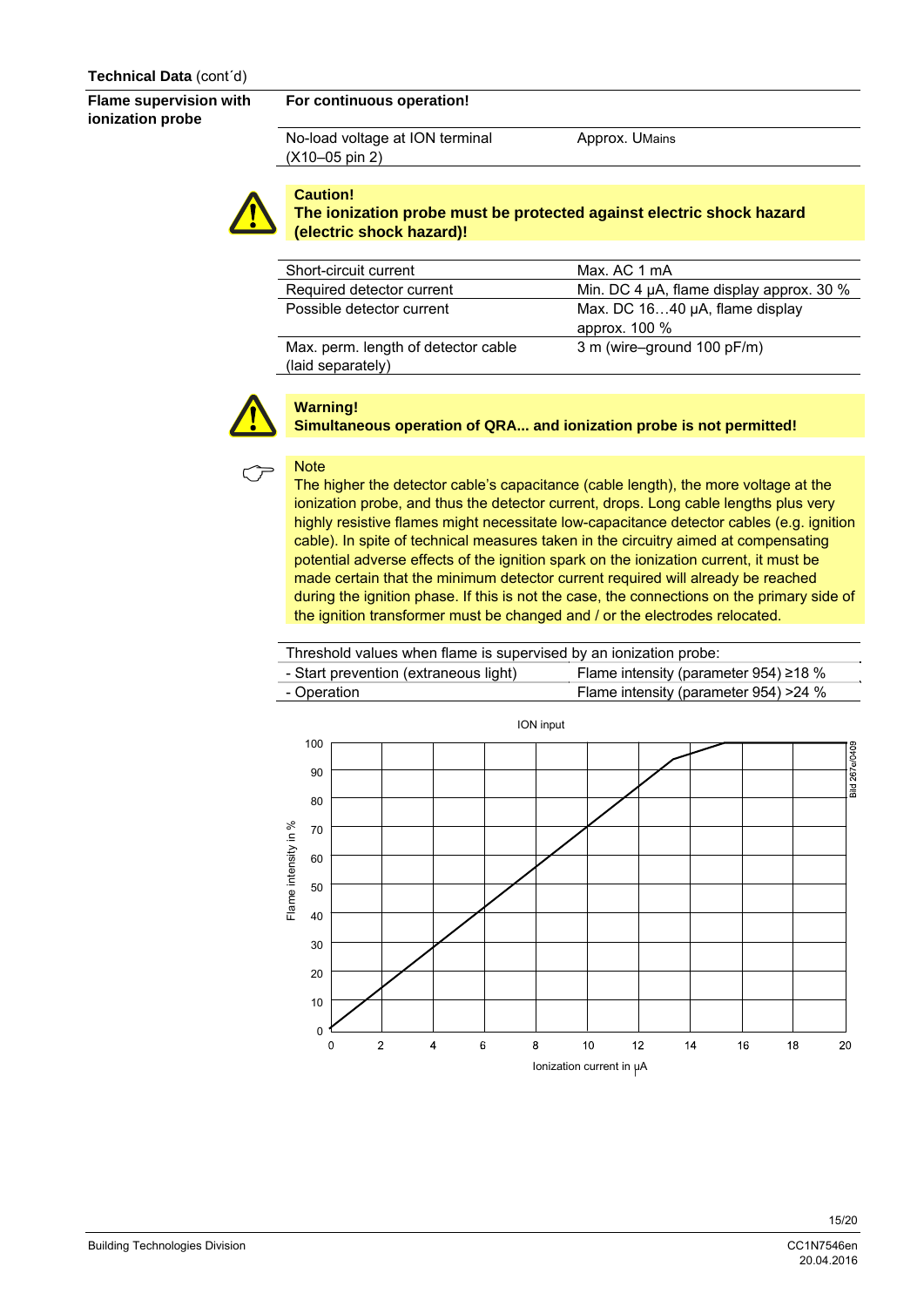Measuring circuit for detector current measurement

#### Ionization probe

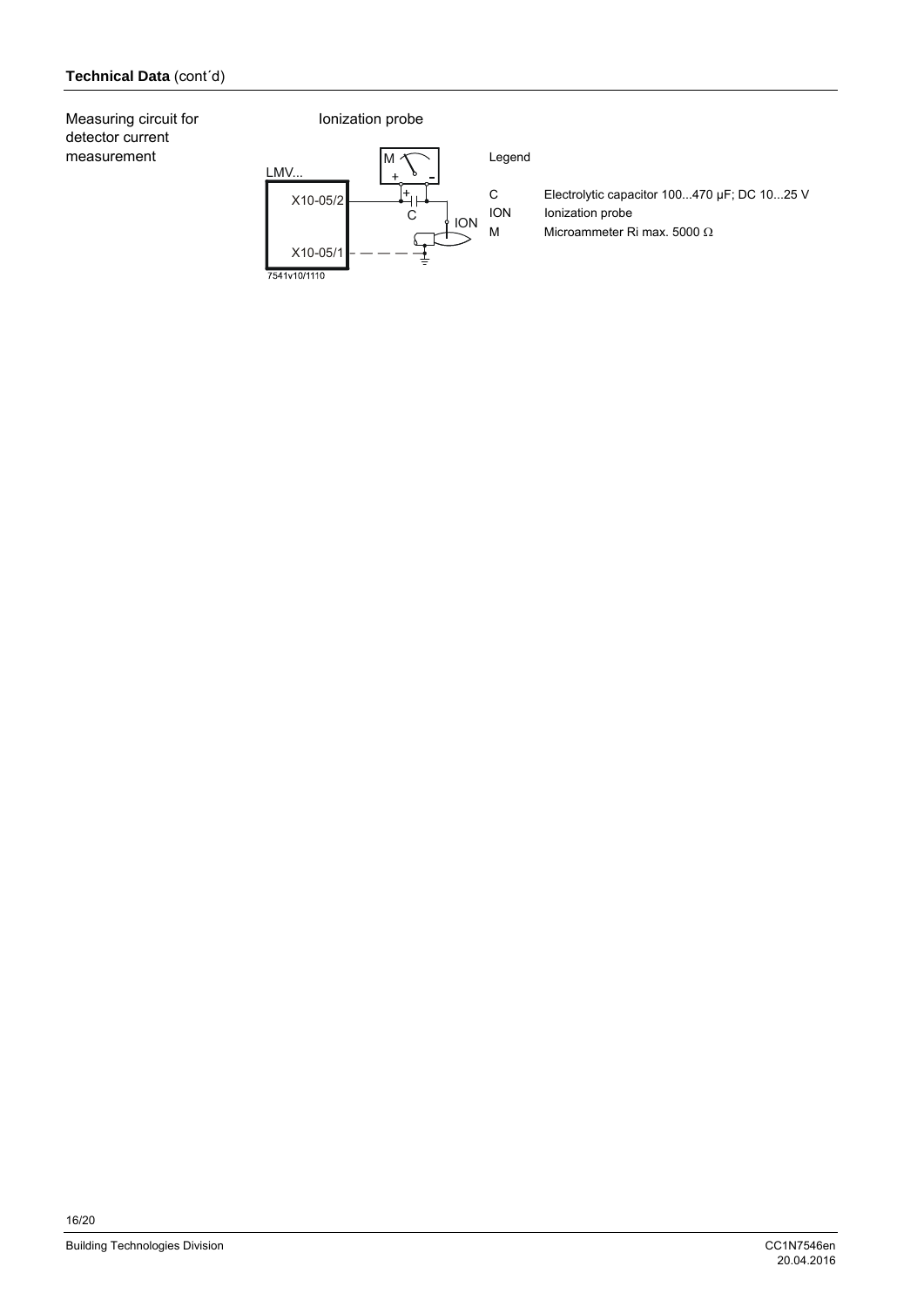**Flame supervision with QRA2... / QRA4... / QRA10...** 



#### **Warning!**

**If flame detectors QRA2… / QRA4... / QRA10... are used for flame supervision with the LMV37..., it must be ensured that the basic unit is permanently connected to power (conforming to EN 298), thus enabling the system to detect flame detector failures during startup and shutdown. Generally, the system works with QRA... flame detectors in intermittent operation.**

*Technical Data* **refer to Data Sheet N7712 covering UV flame detectors QRA2... / QRA10…!** 

*Technical Data* **refer to Data Sheet N7711 covering UV flame detectors QRA4...!** 

| Operating voltage                          | Max. $350V$ peak |
|--------------------------------------------|------------------|
| Required detector current in operation     | Min. 70 µA       |
| Possible detector current in operation     | Max. 600 uA      |
| Permissible length of flame detector cable |                  |
| - normal cable (laid separately)           | Max. 20 m        |

Measuring circuit for detector current measurement

UV flame detector QRA...



Legend

- A Incidence of light
- C Electrolytic capacitor 100...470 µF; DC 10...25 V
- M Microammeter Ri max. 5000  $\Omega$

#### **Warning!**

- **Input QRA... is not short-circuit-proof!**
- **Short-circuits of X10-06/2 against earth can destroy the QRA... input**
- **Simultaneous operation of QRA... and ionization probe is not permitted!**

Threshold values when flame is supervised by QRA...:

| - Start prevention (extraneous light) | Flame intensity (parameter 954) $\geq$ 18 % |
|---------------------------------------|---------------------------------------------|
| - Operation                           | Flame intensity (parameter 954) > 24 %      |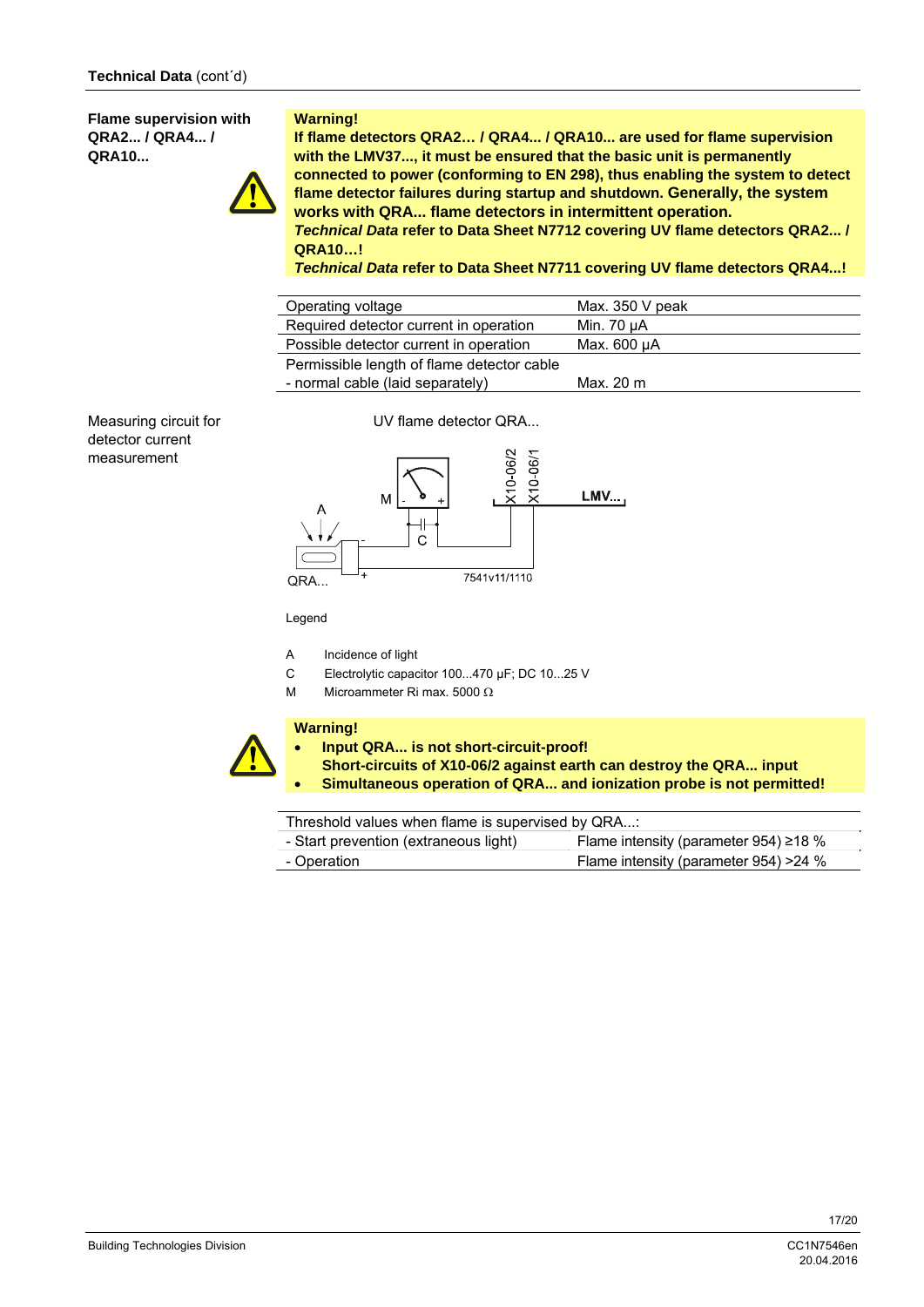| <b>Flame supervision with</b><br>QRB | No-load voltage at QRB terminal<br>$(X10-05$ terminal 3)     | Approx. DC 5 V               |
|--------------------------------------|--------------------------------------------------------------|------------------------------|
|                                      | Max. perm. length of QRB detector<br>cable (laid separately) | $3 m$ (wire – wire 100 pF/m) |

A detector resistance of RF <500  $\Omega$  is identified as a short-circuit and leads to safety<br>A detector resistance of RF <500  $\Omega$  is identified as a short-circuit and leads to safety shutdown in operation as if the flame had been lost.

For this reason, before considering the use of a highly sensitive photoresistive detector (QRB1B... or QRB3S), it should be checked whether this type of flame detector is indeed required! Increased line capacitance between QRB... connection and mains live wire *L* has an adverse effect on the sensitivity and increases the risk of damaged flame detectors due to overvoltage. Always run detector cables separately!

| Threshold values when flame is supervised by QRB: |                                |
|---------------------------------------------------|--------------------------------|
| Start prevention (extraneous light)               | $<$ 400 k $\Omega$             |
| with <b>RORB</b>                                  | Intensity of flame $\geq 10\%$ |
| Operation with RQRB                               | $<$ 230 kO                     |
|                                                   | Intensity of flame >16%        |
| Short-circuit detection with RORB                 | $< 0.5$ kO.                    |



A flame detector resistance of RF <500  $\Omega$  is identified as a short-circuit and leads to safety shutdown in operation, like in the case of loss of flame.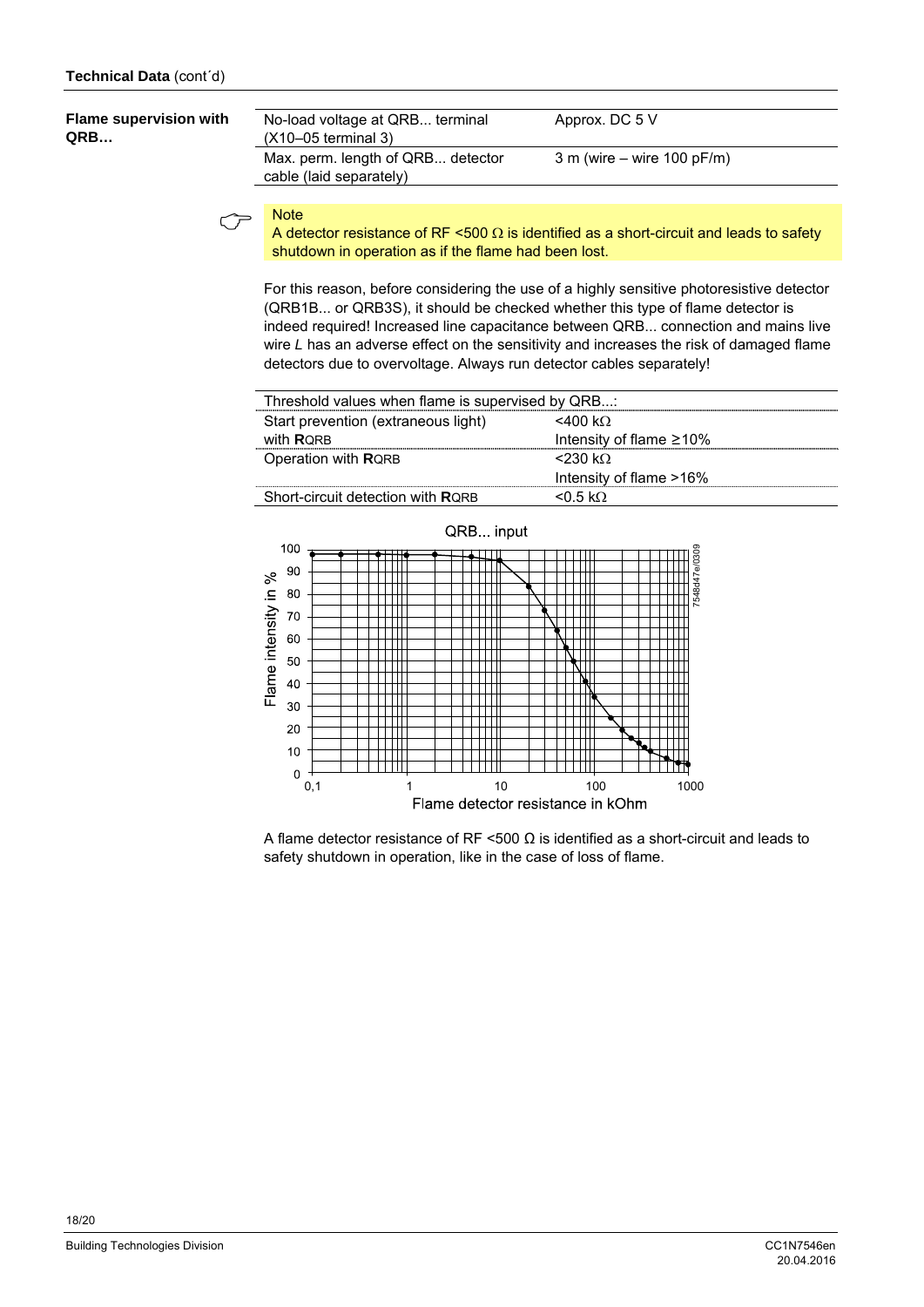#### **Flame supervision with QRC...**

Check the intensity of flame with the AZL2...

For system-specific reasons, the display of maximum flame intensity by the AZL2... of maximum intensity is limited to approx. 55 %.



### **Warning!**

**Flame detectors QRC… are only suited for AC 230 V operation.** 

| Threshold values when flame is supervised by QRC: |                                             |
|---------------------------------------------------|---------------------------------------------|
| - Start prevention (extraneous light)             | Flame intensity (parameter 954) $\geq$ 10 % |
| - Operation                                       | Flame intensity (parameter 954) >16 %       |
|                                                   |                                             |
| Required detector current (with flame)            | Min. 35 µA                                  |
| Possible detector current (without flame)         | Max. 5.5 µA                                 |
| Permissible detector current with flame           | Max. 100 µA                                 |

The values given in the table above only apply under the following conditions:

- Mains voltage AC 230 V
- Ambient temperature 23 °C

| Operation with IQRC                                                                 |                       | Ca. 25 µA, display approx. 16 %                                                          |
|-------------------------------------------------------------------------------------|-----------------------|------------------------------------------------------------------------------------------|
| X10-05<br>5<br>4<br>3<br>LMV<br>7541v12/1110<br>br<br>bl<br>SW<br>$\ddot{}$<br>µADC | Legend<br>µA DC<br>bl | DC-Mikroampèremeter an internal resistance of<br>$\text{Ri}$ = max, 5 k $\Omega$<br>blue |
|                                                                                     | <b>SW</b><br>br       | black<br>brown                                                                           |

Measuring circuit for detector current measurement